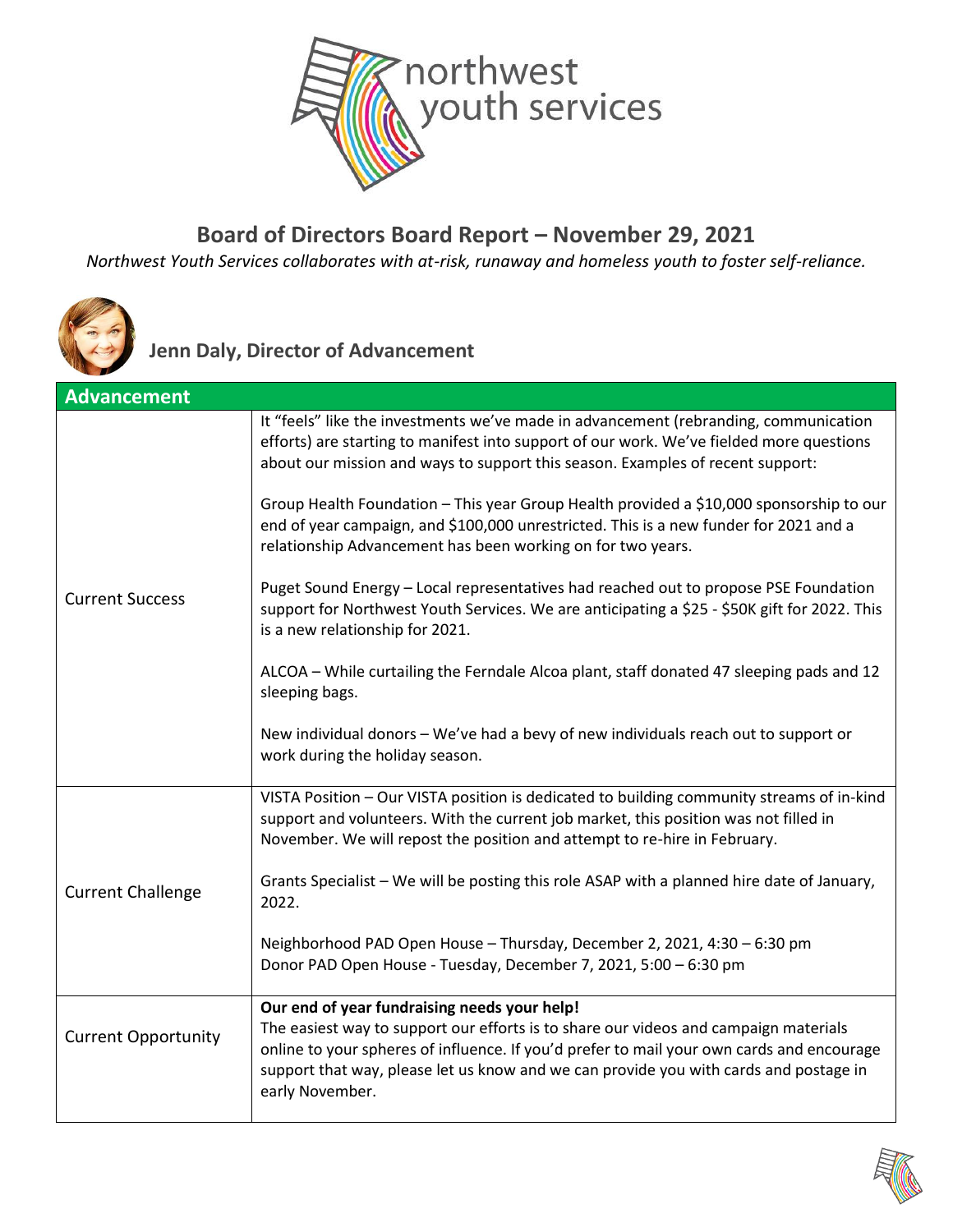

## **Rachel Handy, Director of Engagement**

| <b>Engagement</b>          |                                                                                                                                                                                                                                                                                                                                                                                                                                                                                                                                                                                                                                    |
|----------------------------|------------------------------------------------------------------------------------------------------------------------------------------------------------------------------------------------------------------------------------------------------------------------------------------------------------------------------------------------------------------------------------------------------------------------------------------------------------------------------------------------------------------------------------------------------------------------------------------------------------------------------------|
| <b>Current Success</b>     | The Engagement staff at the Ground Floor and in Skagit have nearly filled all open<br>positions. We are so excited to be fully staffed and continue efforts to fill the SOP<br>positions.<br>The Winter Shelter project is making great strides with the hiring of Max Ortiz.<br>$\bullet$<br>NWYS is a finalist in the application process for the YHDP Youth Lead Project and<br>we are hopeful that this grant will be renewed in 2021.<br>The teams are working diligently to support youth through the extreme weather<br>conditions and supporting each other as teammates take needed vacation time.                        |
| <b>Current Challenge</b>   | As we build capacity in services the challenge of maintaining balance is constant.<br>$\bullet$<br>There are many moving parts and changes across the agency. Increased numbers<br>of youth seeking services has impacted the Ground Floor and SOP which have<br>been understaffed for a couple months.<br>The GF served 400 unduplicated youth in 2020 and current data shows that we<br>may double that number by the end of 2021.<br>Collectively we are seeing more individuals in Whatcom and Skagit facing<br>homeless situations and our agency is stretching to meet the growing needs with<br>limited funding.            |
| <b>Current Opportunity</b> | NWYS applied in partnership with the Skagit Valley Family YMCA to become an<br>Anchor Community through A Way Home Washington. This would provide<br>technical assistance, data analysis, and system improvement supports to<br>streamline services across Whatcom and Skagit Counties. It would also help our<br>organizations gather all stakeholders to the table to address local systemic causes<br>that create and perpetuate youth homelessness. If not awarded, NWYS may still<br>be able to utilize the support from our partner organizations and the available<br>tools from AWHWA to continue this system improvement. |



## **Shantel Rapp, Director of Human Resources**

| <b>Human Resources</b> |                                                                                                                                                                                                                                                                                                     |
|------------------------|-----------------------------------------------------------------------------------------------------------------------------------------------------------------------------------------------------------------------------------------------------------------------------------------------------|
|                        | Hiring continues! We welcome the following team members to Northwest Youth Services:                                                                                                                                                                                                                |
| <b>Current Success</b> | <b>Winter Shelter:</b><br>The Winter Shelter will be opening soon. We have hired Max Ortiz as the temporary<br>Shelter Services Manager. Max has a lot of experience and most recently provided<br>services at the PAD. He is working hard to hire six temporary Winter Shelter Youth<br>Advocates. |

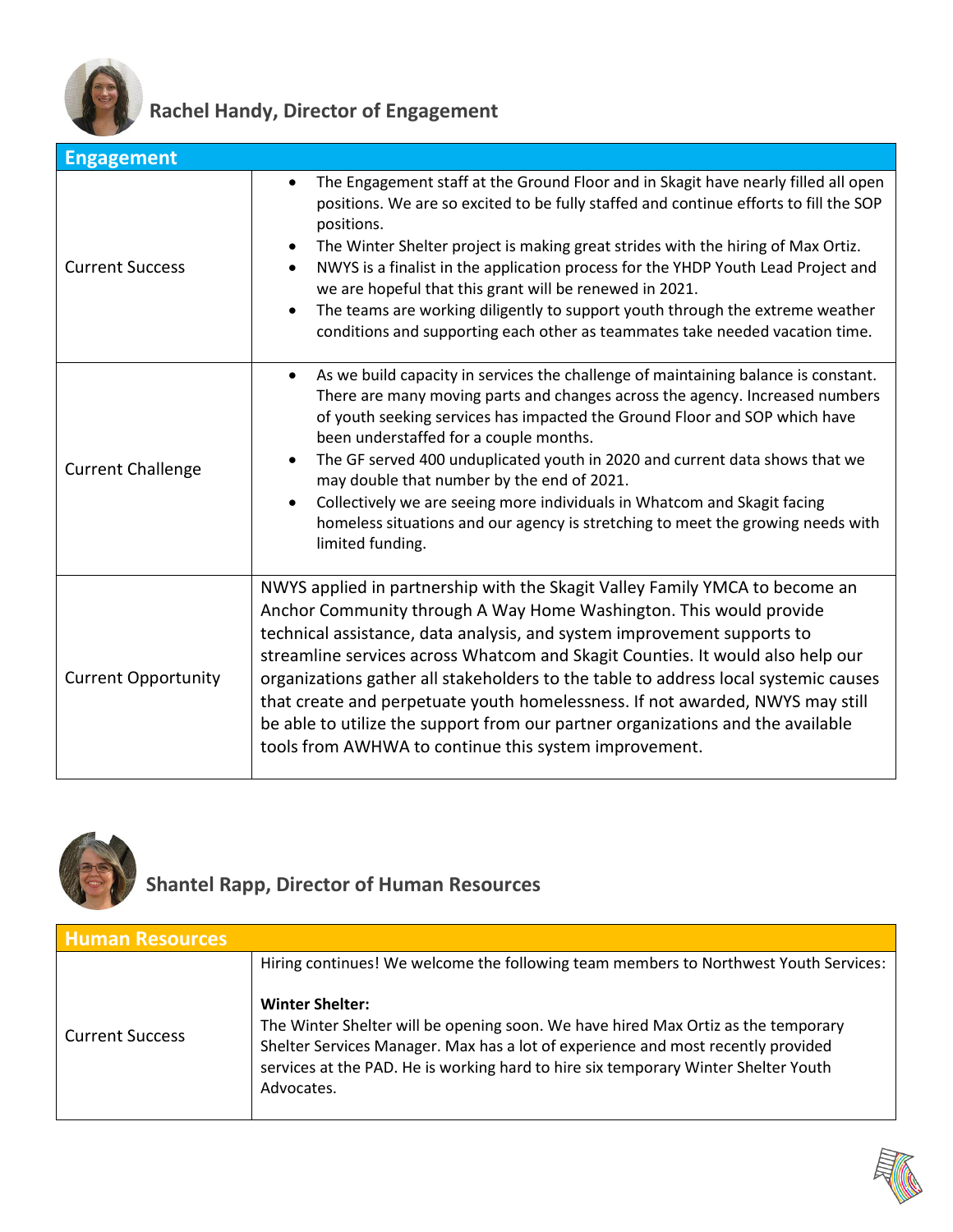|                          | The PAD:<br>Gabby Rigby has been promoted to Associate Director of Adolescent Housing Services.<br>Gabby has worked hard and has grown with the organization for the past couple of years<br>and we know he will thrive in this role.                                                                                                                                                                                                                                                                                                                                                                                                                                                                                                                                                                      |
|--------------------------|------------------------------------------------------------------------------------------------------------------------------------------------------------------------------------------------------------------------------------------------------------------------------------------------------------------------------------------------------------------------------------------------------------------------------------------------------------------------------------------------------------------------------------------------------------------------------------------------------------------------------------------------------------------------------------------------------------------------------------------------------------------------------------------------------------|
|                          | Cassandra (Cassie) Rossow has been hired as the PAD Case Manager. Cassie has been<br>working at the PAD as a Youth Advocate and she is well qualified to take on this role.                                                                                                                                                                                                                                                                                                                                                                                                                                                                                                                                                                                                                                |
|                          | We currently have an offer out to an On-Call PAD Youth Advocate and are in process of<br>filling another On-Call PAD Youth Advocate position. Additionally, we are working on an<br>offer for an applicant for the Adolescent Housing Services Manager. More to come once<br>these are official.                                                                                                                                                                                                                                                                                                                                                                                                                                                                                                           |
|                          | <b>Ground Floor:</b><br>The Ground floor has hired three new team members, and this concludes their hiring.<br>Sabs Stein, On-Call Ground Floor Youth Advocate, they started November 18th<br>Taylor Mohr, Part-Time Ground Floor Youth Advocate, starting November 24th<br>Madeline Parrish, On-Call Ground Floor Youth Advocate, starting November 24 <sup>th</sup><br>$\bullet$                                                                                                                                                                                                                                                                                                                                                                                                                         |
|                          | <b>Skagit Team:</b><br>Andy Foye has been promoted to Associate Director of Skagit Housing Services. Andy has<br>been with the organization for four years and has been the Skagit Program Manager for<br>many of them. We are excited to see him in this new role.                                                                                                                                                                                                                                                                                                                                                                                                                                                                                                                                        |
|                          | Micah Nordgren has been promoted to Skagit Housing Services Manager. Micah started<br>working with NWYS as a PAD Youth Advocate and jumped in to assist the Skagit team as a<br>Housing Case Manager and then as a temporary Skagit Housing Assistant Manager.<br>Micah has grown with the organization, and we are excited to see him in this role.                                                                                                                                                                                                                                                                                                                                                                                                                                                       |
|                          | <b>Current work in process:</b><br>I have made edits and added items to the Northwest Youth Services Personnel Manual for<br>2022. The manual has been sent to the rest of the Strategic Leadership Team to review<br>and add their edits and thoughts. The team is in process of turning these back into me. I<br>will compile them and then send the updated manual to our attorney for review. After<br>the attorney review it will be sent to the board to review and approve. This is a bit of a<br>long process, and I am hopeful to have a completed manual by the new year.                                                                                                                                                                                                                        |
|                          | We will be continuing our health insurance coverage through Premera Blue Cross for<br>2022. We have made one change to our wait period for new hires to receive health<br>insurance benefits. Our current wait period has been for new hires to wait two full<br>months of employment (this often looks like 3 months when hired at the beginning of a<br>month). This has caused a hardship for some new hires this past year. We have changed<br>our wait period eligibility to start the first of the month after hire date. This change is<br>positive and should eliminate hardships for those with ongoing medical needs. We are in<br>process of getting our benefit packet information put together by Rice Insurance and will<br>soon be sending out open enrollment documents to staff for 2022. |
| <b>Current Challenge</b> | Two team members have put in their resignation letters this month.<br>Sara Airoldi, Permanent Supportive Housing Manager. Sara has worked with<br>NWYS for five and a half years. Her last day is November 18 <sup>th</sup> .                                                                                                                                                                                                                                                                                                                                                                                                                                                                                                                                                                              |